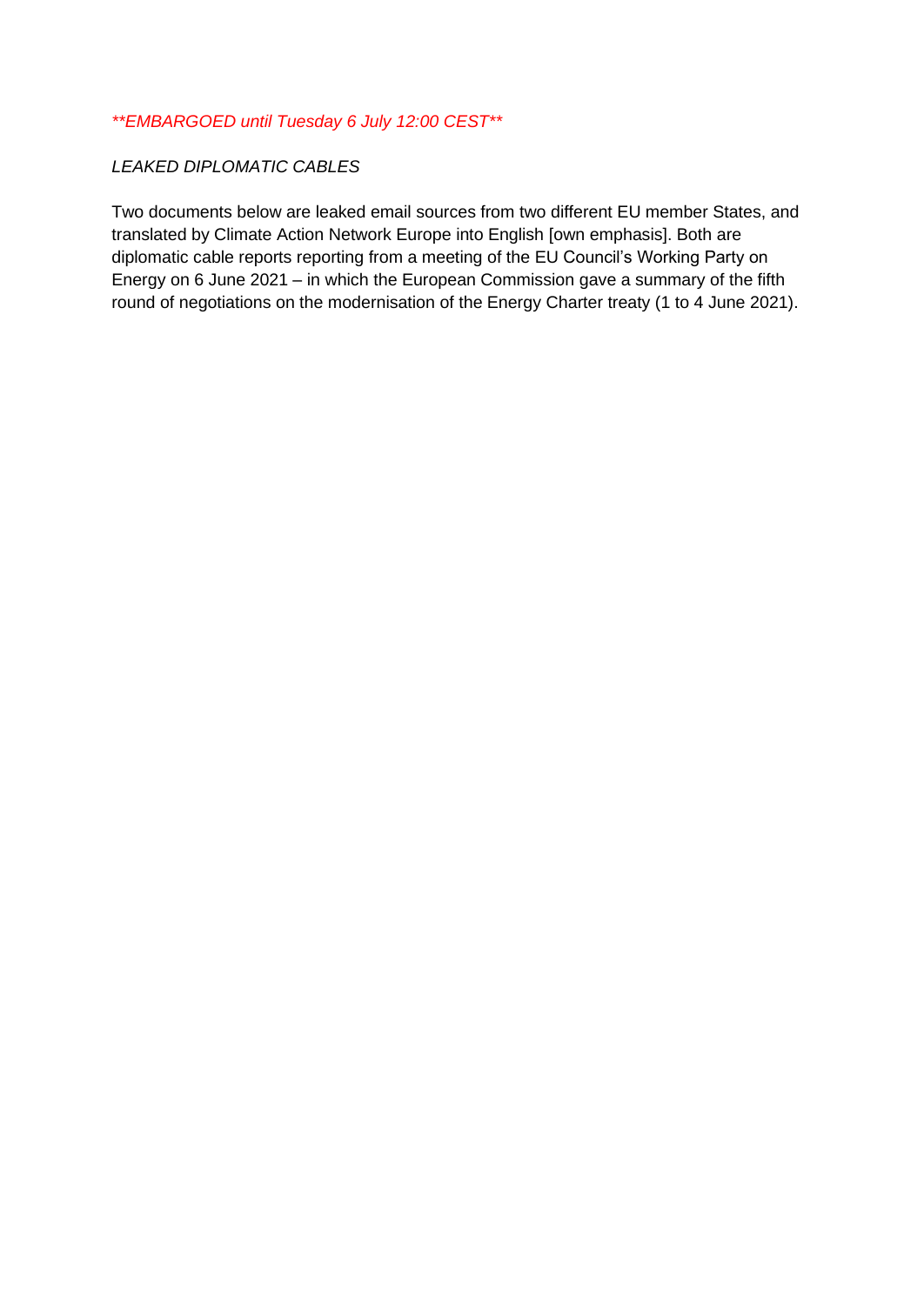## *REPORT 1:*

The EC reported on the fifth round of negotiations on the modernisation of the Energy Charter Treaty, which took place from 1 to 4 June. **No substantial progress was made on the definition of economic activity in the energy sector.** As a next step, the EC announced its intention to examine possible compromises, such as *conditional reciprocity*. The negotiations will be continued at the beginning of July. In addition, the EC reported on the extraordinary meetings of the Working Group on Governance and the Budget Committee.

EC reported on the 5th round of negotiations on the modernisation of the Energy Charter Treaty (ECT), which took place from 01 to 04 June. **The atmosphere was constructive, but progress was limited, especially on energy issues**. The definition of economic activity in the energy sector had been put on the agenda at the request of the EU. **Only six contracting parties had expressed their views on this. None of them had a final official position, except KZ, which openly rejected the proposal.** The other five Parties had been open in principle and had argued for flexibility. Each of the parties had different ambitions and energy mixes. The UK had made only a limited contribution to the discussion. From bilateral talks, however, the picture emerged that the UK was still considering allying itself with the EU. CH had been critically constructive. Questions mainly concerned concerns about security of supply. The most recent IEA study of 18 May had been put forward by the EU. **For the time being, however, there had been hardly any reaction to this. After two hours of negotiations, it was clear that the EU proposal did not have enough support. None of the larger contracting parties was prepared to support the EU proposal in its current form. It would be necessary to examine where the EU's flexibility could lie.** In view of the sunset clause, a compromise should perhaps be sought. However, none of the contracting parties had submitted a counter-proposal so far. There were internal consultations on various scenarios: *Deadlines could be postponed or an "à la carte" approach with reciprocity could be considered.* In the run-up to the next round, the MS would be approached to explore flexibilities. The Balkan countries would also be contacted bilaterally to get support. None of these countries had come forward to support the EU. **The discussion would be continued in the next round of negotiations from 6 to 9 July.**

With regard to transit, discussions would be held with those contracting parties that had submitted comprehensive proposals. (KZ, TM, AZ) There had been an exchange of views on this at the June round. The proposal by KZ, TM, AZ was aimed at a new version of Art. 7. The EU had no interest in this, as the proposal contradicted the internal market rules. It was agreed to hold an informal workshop for further consultations. This should take place around 10 September. They are currently trying to find out what is behind the proposal of the three.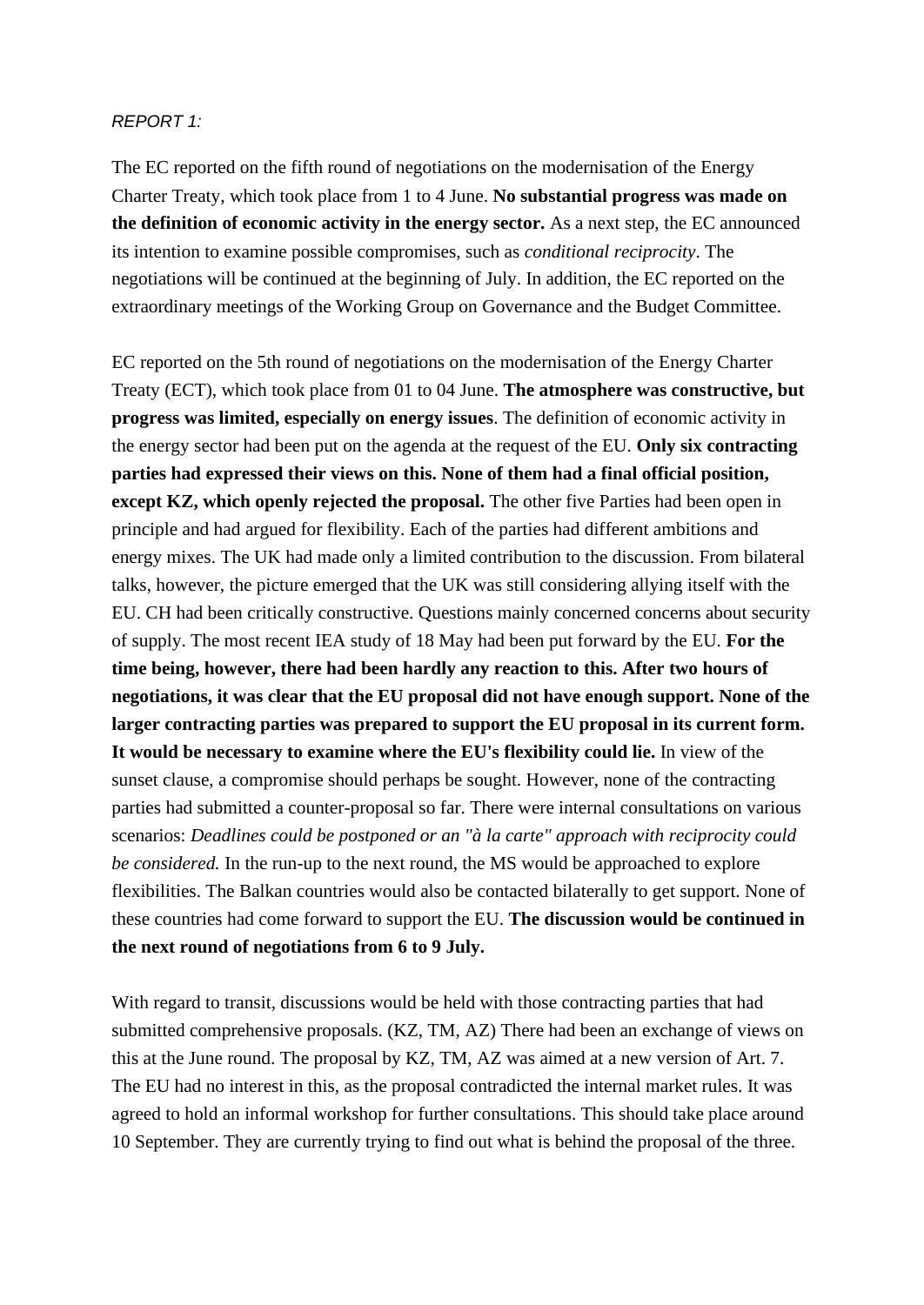The EU does not have much room for compromise. The publication of tariffs could be agreed to. There was also a certain degree of flexibility on virtual flows.

**FR renewed its demand for an EU exit plan.** They were still sceptical about the developments. Many contracting parties would not get involved. There is little progress on important issues. We have to **work on weighing the consequences of a failure of the negotiations**. When will there be a proposal on this? However, they are willing to look for flexibility. However, the EU should not give in on fundamental positions. (**+ PL**)

DE declared that it was open to consider compromise proposals. However, one should not make any major concessions in terms of ambition.

ES referred to the ministerial letter of February. It is important to bring the content of the Charter in line with the Paris Climate Agreement. Europe must not be prevented from becoming the first climate-neutral continent. **We wish the EC every success in the further negotiations.**

AT also suggested that possible compromises should be considered. For example, the option of conditional reciprocity could be examined more closely. From today's perspective, **the modernisation of the treaty was still the preferred path for AT.** However, a lot of convincing of the contracting parties is still necessary.

CZ was also open to alternative proposals. It was disappointed that many contracting parties were inactive. It would help if, for example, Ukraine were more active. If Kiev could be brought on board, that would be helpful and possibly have a knock-on effect for other Parties.

## **LU thanked the EC for the work done so far and asked to continue the efforts in the framework of further negotiations**.

**EC explained that withdrawal was not option A.** He added that there was an *expert report which was currently being considered by Cabinet*. The positive list and conditional reciprocity were something they were happy to look at. The challenge is how to put this into a treaty text. More work is needed on this. One should not expect progress too quickly. Negotiations with third countries in the trade area would always take time.

EC reported on the extraordinary meeting of the working group on governance issues on 31.05. First, a draft for the structure of the Secretariat had been discussed. JP had argued that the legal department should be independent. The issue would be returned to in the next meeting. The applicability of the Staff Handbook to the Deputy Secretary General was also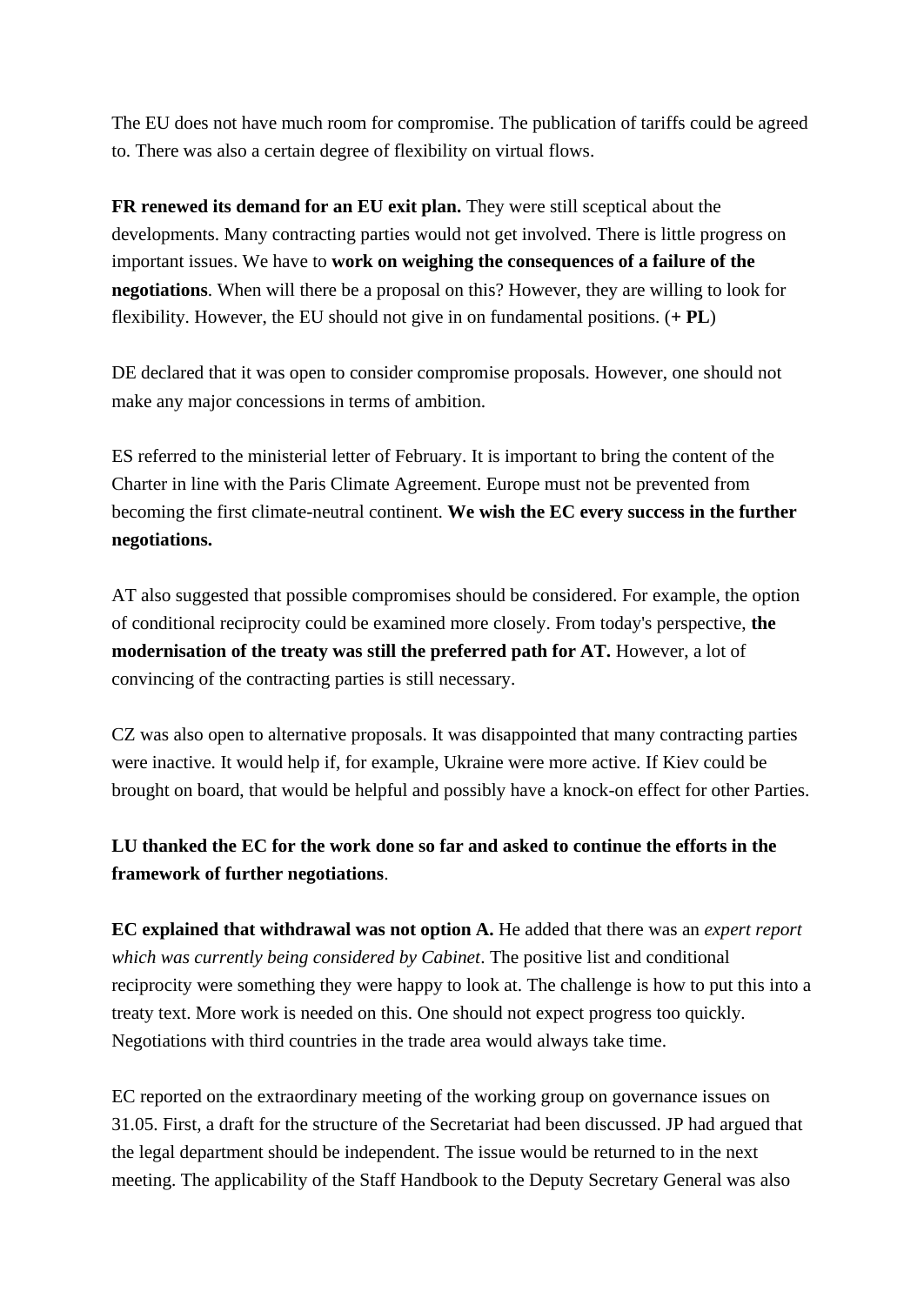discussed. Comments had been submitted to the Secretariat. The guidelines for whistleblowing were also discussed again. The document is to be adopted by the Conference by the LIMITÈ written procedure. The item on the amendment of the Staff Regulations concerning teleworking had been postponed to the next meeting.

EC reported on the extraordinary meeting of the Budget Committee, which had also taken place on 31 May. At the meeting, E&J's application to become an external auditor was considered. The EU had proposed to approve it. The application would be approved by written procedure. At negative interest rates, it was decided to include these costs in the Part 1 budget.

\*\*\*